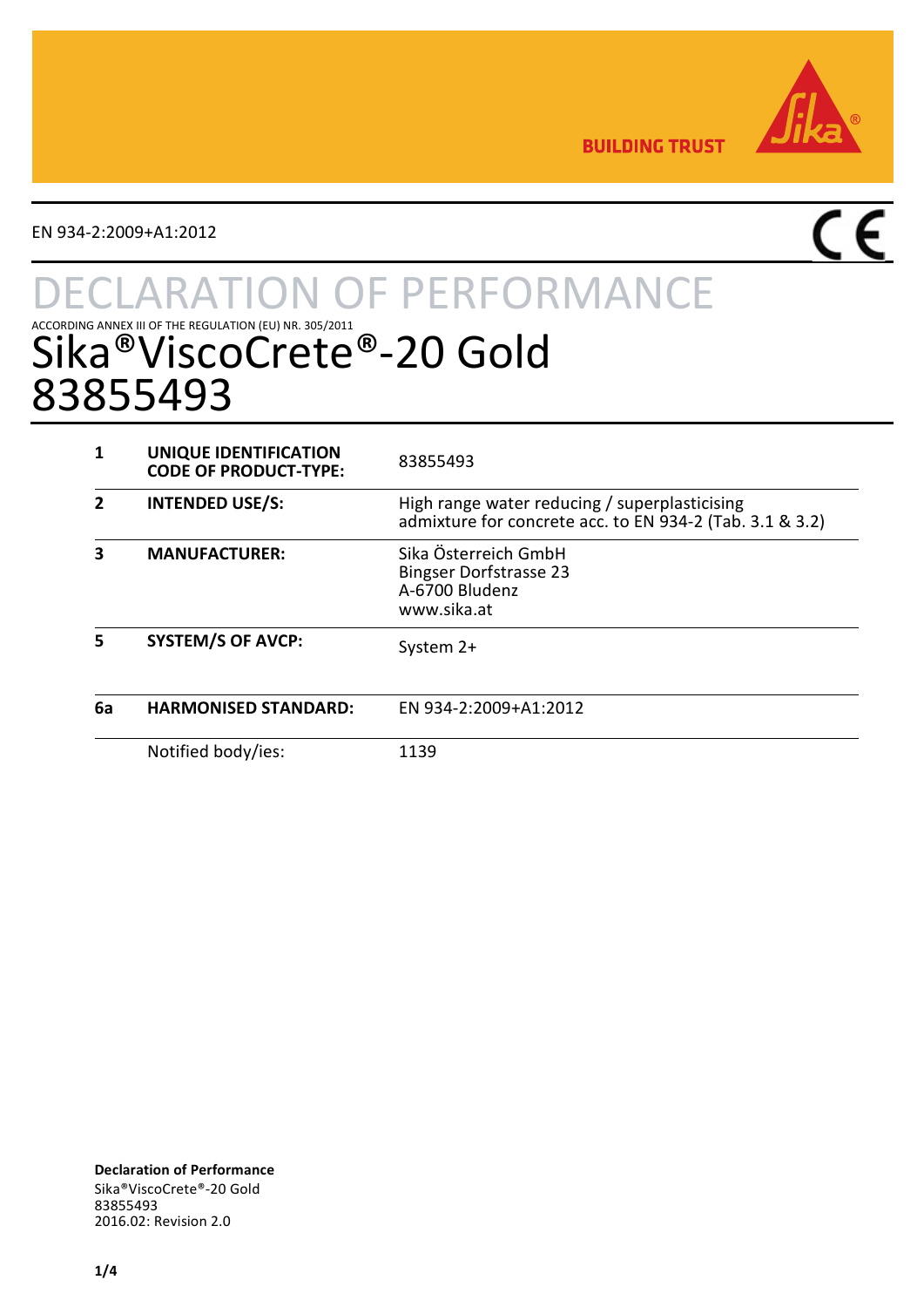**7 DECLARED PERFORMANCE/S:**

| <b>Essential Characteristics</b>                | Performance                                              | <b>Harmonised</b><br>Technical<br><b>Specification</b> |
|-------------------------------------------------|----------------------------------------------------------|--------------------------------------------------------|
| Chloride ion content                            | $\leq 0.10$ M-%                                          |                                                        |
| Alkali content                                  | $\leq$ 1.0 Mass-%                                        |                                                        |
| Corrosion behaviour                             | Contains components only from<br>EN 934-1:2008, Annex A1 | EN 934-2:2009                                          |
| Compressive strength, $tab. 3.1 (2) \& 3.2 (3)$ | passed                                                   |                                                        |
| Air content, tab. 3.1 (3) & 3.2 (4)             | passed                                                   | $+A1:2012$                                             |
| Water reduction, tab. 3.1 (1)                   | passed                                                   |                                                        |
| Increase of Consistence, tab. 3.2 (1)           | passed                                                   |                                                        |
| Increase of Consistence, tab. 3.2 (2)           | passed                                                   |                                                        |
| Dangerous substances                            | See local Safety Data Sheet                              |                                                        |

#### **8 APPROPRIATE TECHNICAL DOCUMENTATION AND/OR - SPECIFIC TECHNICAL DOCUMENTATION**

The performance of the product identified above is in conformity with the set of declared performance/s. This declaration of performance is issued, in accordance with Regulation (EU) No 302/2011, under the sole responsibility of the manufacturer identified above.

Signed for and on behalf of the manufacturer by:

Samuel Plüss General Manager Bludenz, Feb. 19th 2016 . . . . . . . . . . . . . . . . . . . . . . . . . . . . . . . . Michael Jernei Product Engineer Bludenz, Feb. 19th 2016 . . . . . . . . . . . . . . . . . . . . . . . . . . . . . . . . . End of information as required by Regulation (EU) No. 305/2011

**Declaration of Performance** Sika®ViscoCrete®-20 Gold 83855493 2016.02: Revision 2.0



**BUILDING TRUST**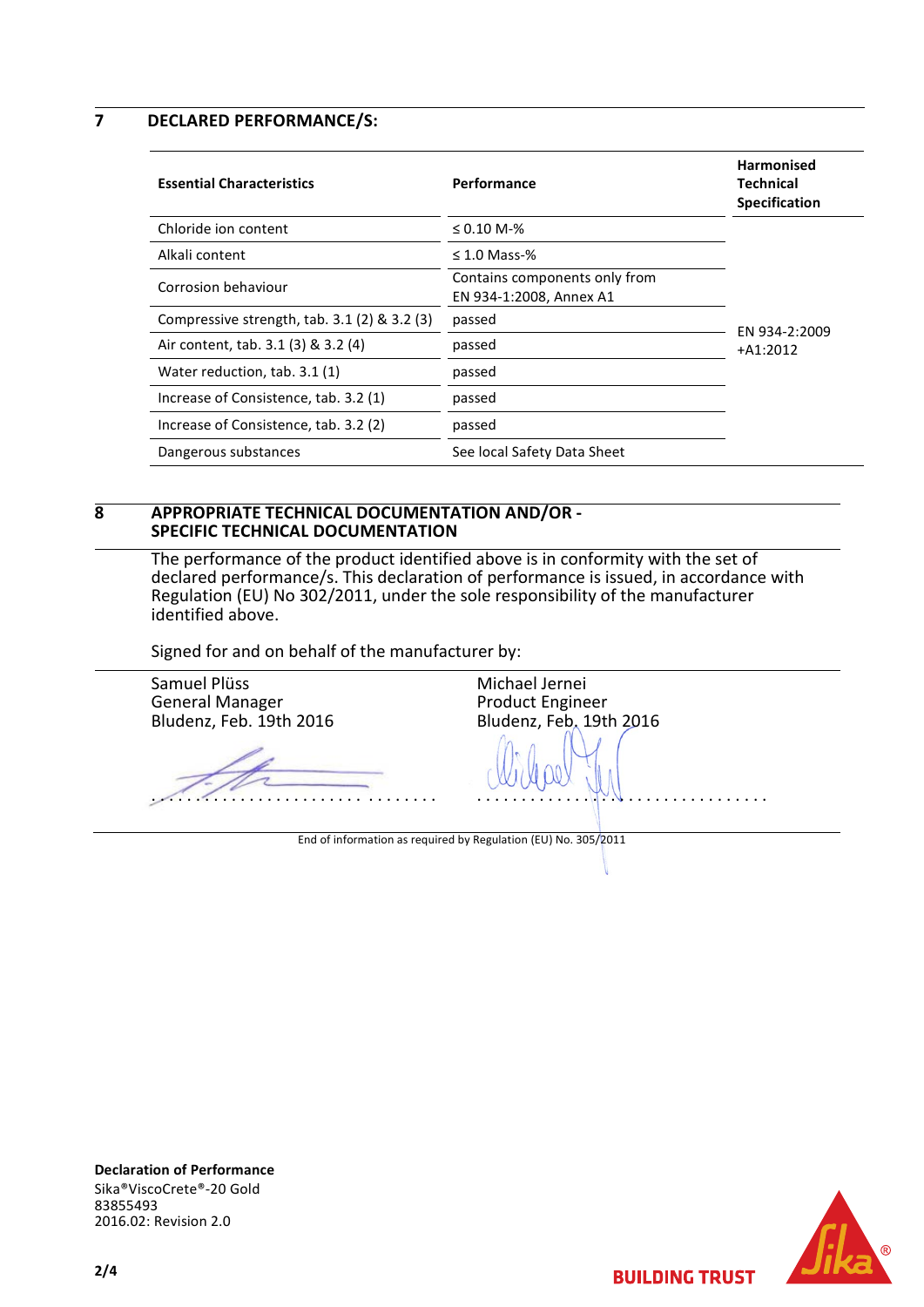| 1139                                                                                                     |                                                          |
|----------------------------------------------------------------------------------------------------------|----------------------------------------------------------|
| 1029                                                                                                     |                                                          |
| 13<br>83855493                                                                                           |                                                          |
|                                                                                                          |                                                          |
| EN 934-2:2009+A1:2012                                                                                    |                                                          |
| 83855493                                                                                                 |                                                          |
| High range water reducing / superplasticising<br>admixture for concrete acc. to EN 934-2: Tab. 3.1 / 3.2 |                                                          |
| Chloride ion content                                                                                     | $\leq 0.10 M - \%$                                       |
|                                                                                                          |                                                          |
| Alkali content                                                                                           | $\leq 1.0$ Mass-%                                        |
| Corrosion behaviour                                                                                      | Contains components only from<br>EN 934-1:2008, Annex A1 |
| Compressive strength, tab. 3.1 (2) & 3.2 (3)                                                             | passed                                                   |
| Air content, tab. 3.2 (3) & 3.2 (4)                                                                      | passed                                                   |
| Water reduction, tab. 3.1 (1)                                                                            | passed                                                   |
| Increase of Consistence, tab. 3.2 (1)                                                                    | passed                                                   |

**[http://dop.sika.com](http://dop.sika.com/)**

## **ECOLOGY, HEALTH AND SAFETY INFORMATION (REACH)**

For information and advice on the safe handling, storage and disposal of chemical products, users shall refer to the most recent Safety Data Sheet (SDS) containing physical, ecological, toxicological and other safety related data.

### **LEGAL NOTE**

The information, and, in particular, the recommendations relating to the application and end-use of Sika products, are given in good faith based on Sika´s current knowledge and experience of the products when properly stored, handled and applied under normal conditions in accordance with Sikas recommendations. In practice, the differences in materials, substrates and actual site conditions are such that no warranty in respect of merchantability or of fitness for a particular purpose, nor any liability arising out of any legal relationship whatsoever, can be inferred either from this information, or from any written recommendations, or from any other advice offered. The user of the product must test the products suitability for the intended application and purpose. Sika reserves the right to change the properties of its products. The proprietary rights of third parties must be observed. All orders are accepted subject to our current terms of sale and delivery. Users must always refer to the most recent issue of the local Product Data Sheet for the product concerned, copies of which will be supplied on request.

**Declaration of Performance** Sika®ViscoCrete®-20 Gold 83855493 2016.02: Revision 2.0



**BUILDING TRUST**